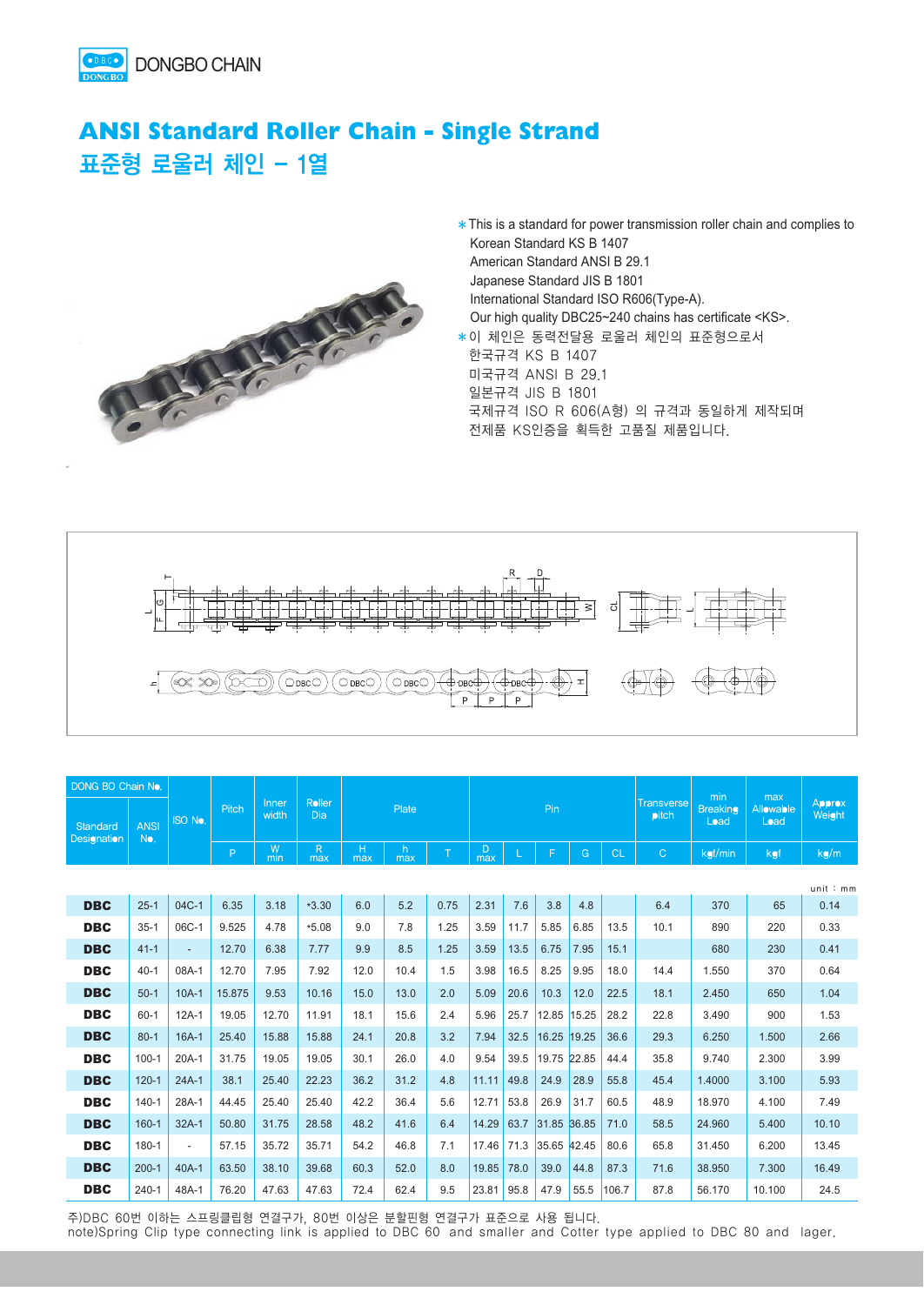

## **ANSI Standard Roller Chain - Double Strand**  표준형 로울러 체인 - 2열





| DONG BO Chain No.       |                    |                          |        |                |                     |          |          |      |             |                  |                   |             |            |                               |                         | min               | max                     |  |
|-------------------------|--------------------|--------------------------|--------|----------------|---------------------|----------|----------|------|-------------|------------------|-------------------|-------------|------------|-------------------------------|-------------------------|-------------------|-------------------------|--|
| Standard<br>Designation | <b>ANSI</b><br>No. | <b>ISO No.</b>           | Pitch  | Inner<br>width | Roller<br>Dia       | Plate    |          |      |             |                  | Pin               |             |            | <b>Transverse</b><br>$p$ itch | <b>Breaking</b><br>Load | Allowable<br>Load | <b>Approx</b><br>Weight |  |
|                         |                    |                          | P.     | W<br>min       | $\mathsf{R}$<br>max | Н<br>max | h<br>max | T    | D<br>max    |                  | F                 | G           | <b>CL</b>  | $\mathsf{C}$                  | kgf/min                 | kgf               | kg/m                    |  |
| unit:mm                 |                    |                          |        |                |                     |          |          |      |             |                  |                   |             |            |                               |                         |                   |                         |  |
| <b>DBC</b>              | $25 - 2$           | 04C-2                    | 6.35   | 3.10           | $*3.30$             | 6.0      | 5.2      | 0.75 | 2.31        | 14.0             | 7.0               | 8.0         |            | 6.4                           | 740                     | 110               | 0.27                    |  |
| <b>DBC</b>              | $35 - 2$           | 06C-2                    | 9.525  | 4.68           | $*5.08$             | 9.0      | 7.8      | 1.25 | 3.59        | 21.8             | 10.9              | 11.9        | 24.5       | 10.1                          | 1.780                   | 370               | 0.69                    |  |
| <b>DBC</b>              | $40 - 2$           | 08A-2                    | 12.70  | 7.85           | 7.92                | 12.0     | 10.4     | 1.5  | 3.98        | 30.9             | 15.45             | 17.15       | 33.5       | 14.4                          | 3.100                   | 630               | 1.27                    |  |
| <b>DBC</b>              | $50 - 2$           | $10A-2$                  | 15.875 | 9.40           | 10.16               | 15.0     | 13.0     | 2.0  | 5.09        | 38.7             | 19.35             | 21.15       | 41.8       | 18.1                          | 4.900                   | 1.100             | 2.07                    |  |
| <b>DBC</b>              | $60 - 2$           | $12A-2$                  | 19.05  | 12.57          | 11.91               | 18.1     | 15.6     | 2.4  | 5.96        | 48.5             | 24.25             | 26.75       | 52.6       | 22.8                          | 6.980                   | 1.530             | 3.04                    |  |
| <b>DBC</b>              | $80 - 2$           | 16A-2                    | 25.40  | 15.75          | 15.88               | 24.1     | 20.8     | 3.2  | 7.94        | 61.8             | 30.9              | 33.9        | 67.5       | 29.3                          | 12.500                  | 2.550             | 5.27                    |  |
| <b>DBC</b>              | $100 - 2$          | $20A-2$                  | 31.75  | 18.90          | 19.05               | 30.1     | 26.0     | 4.0  | 9.54        | 75.4             | 37.7              | 40.8        | 81.5       | 35.8                          | 19.480                  | 3.910             | 7.85                    |  |
| <b>DBC</b>              | $120 - 2$          | 24A-2                    | 38.1   | 25.22          | 22.23               | 36.2     | 31.2     | 4.8  | 11.11       | 95.2             | 47.6              |             | 51.6 103.2 | 45.4                          | 28.000                  | 5.270             | 11.70                   |  |
| <b>DBC</b>              | $140 - 2$          | 28A-2                    | 44.45  | 25.22          | 25.40               | 42.2     | 36.4     | 5.6  | 12.71 102.7 |                  | 51.35             | 56.15 112.3 |            | 48.9                          | 37.940                  | 6.970             | 14.83                   |  |
| <b>DBC</b>              | 160-2              | $32A-2$                  | 50.80  | 31.55          | 28.58               | 48.2     | 41.6     | 6.4  |             | 14.29 122.3      | 61.15             | 66.15 132.2 |            | 58.5                          | 49.920                  | 9.180             | 20.04                   |  |
| <b>DBC</b>              | 180-2              | $\overline{\phantom{a}}$ | 57.15  | 35.48          | 35.71               | 54.2     | 46.8     | 7.1  | 17.46 137.5 |                  | 68.75 75.35 151.1 |             |            | 65.8                          | 62.900                  | 10.540            | 26.52                   |  |
| <b>DBC</b>              | $200 - 2$          | 40A-2                    | 63.50  | 37.85          | 39.68               | 60.3     | 52.0     | 8.0  | 19.85 149.7 |                  | 74.85             | 80.65 161.2 |            | 71.6                          | 77.900                  | 12.410            | 32.63                   |  |
| <b>DBC</b>              | $240 - 2$          | 48A-2                    | 76.20  | 47.35          | 47.63               | 72.4     | 62.4     | 9.5  |             | 23.81 183.8 91.9 |                   | 99.4        | 198.4      | 87.8                          | 112.340                 | 17.170            | 48.1                    |  |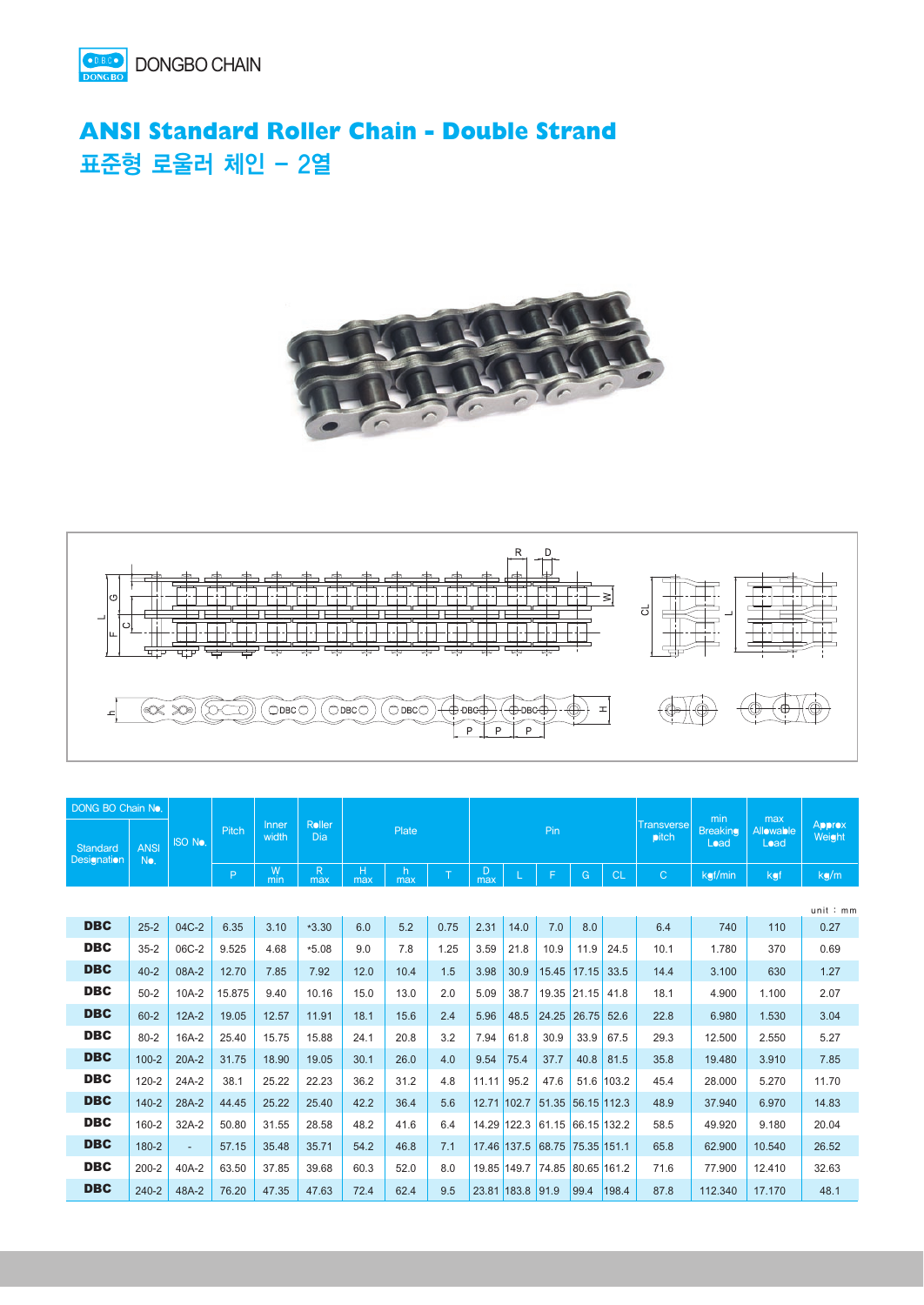

## **ANSI Standard Roller Chain - Triple Strand**  표준형 로울러 체인 - 3열





| DONG BO Chain No.       |                    |                         |        |                |               |          |           |      |          |             |                     |                     |           |                                   |                         |                          |                         |  | min | max |  |
|-------------------------|--------------------|-------------------------|--------|----------------|---------------|----------|-----------|------|----------|-------------|---------------------|---------------------|-----------|-----------------------------------|-------------------------|--------------------------|-------------------------|--|-----|-----|--|
| Standard<br>Designation | <b>ANSI</b><br>No. | Pitch<br><b>ISO No.</b> |        | Inner<br>width | Roller<br>Dia | Plate    |           |      |          |             | Pin                 |                     |           | <b>Transverse</b><br><b>pitch</b> | <b>Breaking</b><br>Load | <b>Allowable</b><br>Load | <b>Approx</b><br>Weight |  |     |     |  |
|                         |                    |                         | P      | W<br>min       | R<br>max      | н<br>max | h.<br>max | T    | D<br>max |             | F                   | G                   | <b>CL</b> | $\mathsf{C}$                      | kgf/min                 | kgf                      | kg/m                    |  |     |     |  |
|                         |                    |                         |        |                |               |          |           |      |          |             |                     |                     |           |                                   |                         |                          | unit:mm                 |  |     |     |  |
| <b>DBC</b>              | $35-3$             | 06C-3                   | 9.525  | 4.68           | $*5.08$       | 9.0      | 7.8       | 1.25 | 3.59     | 32.0        | 16.0                | 16.9                | 34.6      | 10.1                              | 3.670                   | 550                      | 1.05                    |  |     |     |  |
| <b>DBC</b>              | $40 - 3$           | 08A-3                   | 12.70  | 7.85           | 7.92          | 12.0     | 10.4      | 1.5  | 3.98     | 45.3        | 22.65               | 24.15               | 47.9      | 14.4                              | 4.650                   | 930                      | 1.90                    |  |     |     |  |
| <b>DBC</b>              | $50-3$             | $10A-3$                 | 15.875 | 9.40           | 10.16         | 15.0     | 13.0      | 2.0  | 5.09     | 56.8        | 28.4                | 30.2                | 59.9      | 18.1                              | 7.350                   | 1.630                    | 3.09                    |  |     |     |  |
| <b>DBC</b>              | $60 - 3$           | $12A-3$                 | 19.05  | 12.57          | 11.91         | 18.1     | 15.6      | 2.4  | 5.96     | 71.3        | 35.65               | 38.15               | 75.5      | 22.8                              | 10.470                  | 2.250                    | 4.54                    |  |     |     |  |
| <b>DBC</b>              | $80 - 3$           | $16A-3$                 | 25.40  | 15.75          | 15.88         | 24.1     | 20.8      | 3.2  | 7.94     | 91.2        | 45.6                | 48.5                | 96.9      | 29.3                              | 18.750                  | 3.750                    | 7.89                    |  |     |     |  |
| <b>DBC</b>              | $100 - 3$          | $20A-3$                 | 31.75  | 18.90          | 19.05         | 30.1     | 26.0      | 4.0  | 9.54     | 111.3       | 55.65               | 58.75 117.3         |           | 35.8                              | 29.220                  | 5.750                    | 11.77                   |  |     |     |  |
| <b>DBC</b>              | $120-3$            | $24A-3$                 | 38.1   | 25.22          | 22.23         | 36.2     | 31.2      | 4.8  |          | 11.11 140.8 | 70.4                | 74.4                | 148.6     | 45.4                              | 42.000                  | 7.750                    | 17.53                   |  |     |     |  |
| <b>DBC</b>              | $140 - 3$          | 28A-3                   | 44.45  | 25.22          | 25.40         | 42.2     | 36.4      | 5.6  |          | 12.71 151.7 | 75.85               | 80.75 161.3         |           | 48.9                              | 56.910                  | 10.250                   | 22.20                   |  |     |     |  |
| <b>DBC</b>              | $160 - 3$          | $32A-3$                 | 50.80  | 31.55          | 28.58         | 48.2     | 41.6      | 6.4  |          | 14.29 180.9 |                     | 90.45 95.45 190.7   |           | 58.5                              | 74.880                  | 13.500                   | 30.02                   |  |     |     |  |
| <b>DBC</b>              | 180-3              | $\overline{a}$          | 57.15  | 35.48          | 35.71         | 54.2     | 46.8      | 7.1  |          | 17.46 203.4 | 101.7               | 108.5 216.9         |           | 65.8                              | 94.350                  | 15.500                   | 38.22                   |  |     |     |  |
| <b>DBC</b>              | $200-3$            | $40A-3$                 | 63.50  | 37.85          | 39.68         | 60.3     | 52.0      | 8.0  |          | 19.85 221.5 |                     | 110.75 116.45 233.0 |           | 71.6                              | 116.850                 | 18.250                   | 49.02                   |  |     |     |  |
| <b>DBC</b>              | $240-3$            | 48A-3                   | 76.20  | 47.35          | 47.63         | 72.4     | 62.4      | 9.5  |          | 23.81 271.7 | 135.85 143.15 286.3 |                     |           | 87.8                              | 168.510                 | 25.250                   | 71.6                    |  |     |     |  |